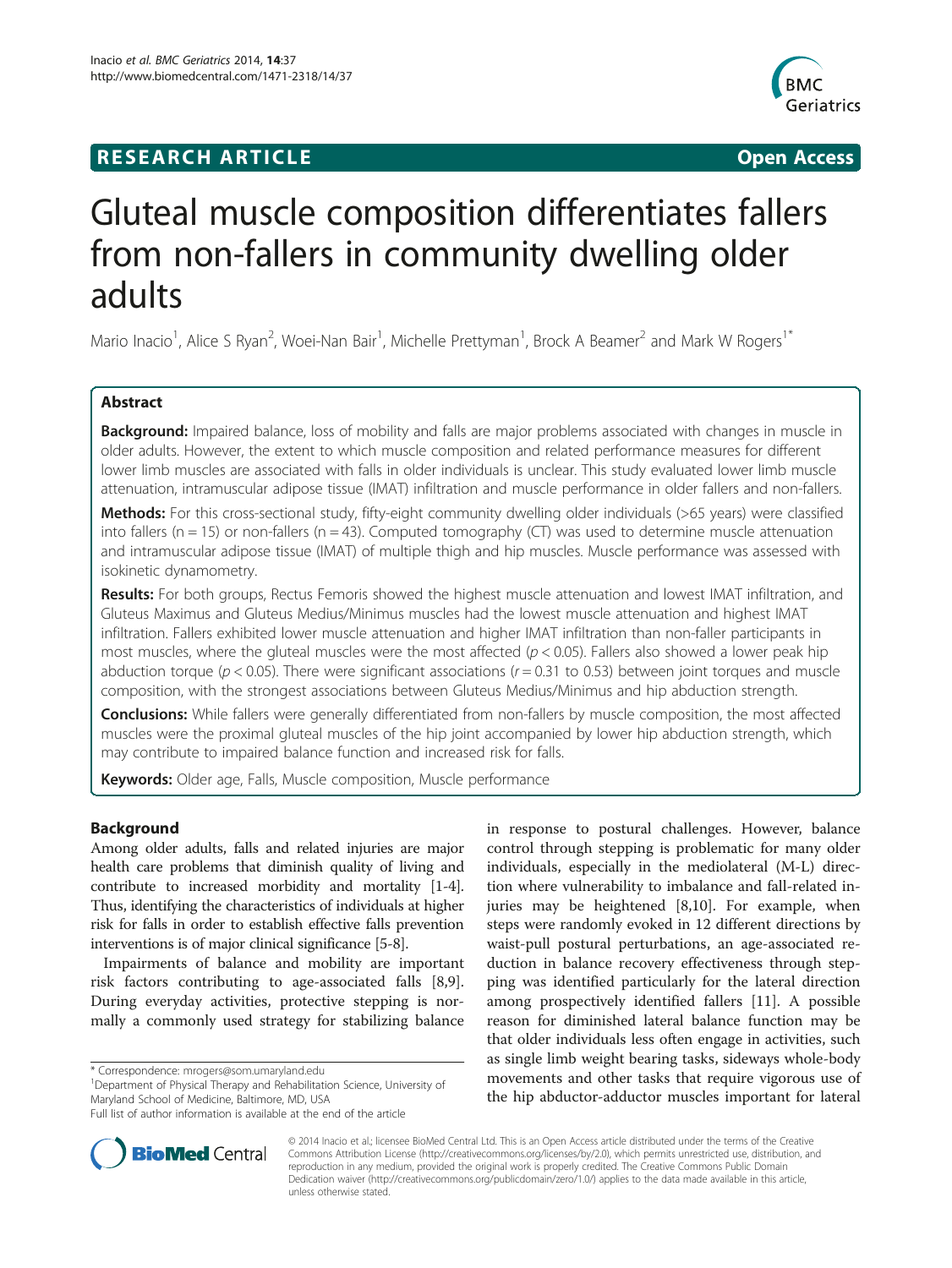<span id="page-1-0"></span>balance control [[10,](#page-6-0)[12](#page-7-0)-[14](#page-7-0)]. In this regard, older individuals have lower maximum isokinetic hip abduction torque implicated in lateral balance control than younger adults, and these age-related decrements in strength are greater for older individuals at higher risk for falls than for those at lower fall risk [[7,](#page-6-0)[15](#page-7-0)]. Although arthritic degeneration with older age can affect muscle composition [\[16\]](#page-7-0), it is conceivable that the age-related reductions in physical activity patterns may also impact changes in muscle composition that affect balance and mobility particularly involving the mediolateral direction.

Aging brings about changes in skeletal muscle frequently manifested as primary sarcopenia [[17\]](#page-7-0). Primary sarcopenia is characterized by an age-related reduction in muscle mass, strength, quality [\[18](#page-7-0)-[20](#page-7-0)] and altered metabolism [[21\]](#page-7-0). These changes often include increased intramuscular adipose tissue (adipose tissue within the epimysium (IMAT)) [\[22-24](#page-7-0)] and are associated with physical frailty, loss of mobility and increased risk for fractures [\[25,26](#page-7-0)]. Furthermore, IMAT infiltration and the density of the skeletal muscle fibers (muscle attenuation) may differentially affect the lower limb musculature [\[16,21,27](#page-7-0)].

Although sarcopenia and its associated muscle composition characteristics have received much attention, further clarification is needed concerning their relationship to clinically relevant functional impairments such as diminished muscular performance, balance function and the propensity to fall. Hence, the purpose of this study was to evaluate muscle attenuation and infiltration of IMAT by computed tomography (CT), and muscular performance in older fallers and non-fallers. We hypothesized that the proximal muscles of the hip would demonstrate greatest age-related changes in muscle composition. Furthermore, we anticipated that worse muscle composition would be associated with poorer muscular performance and that elderly fallers would show greater impairments in muscle composition and muscular performance than non-fallers.

## Methods

#### Subjects

Participants were recruited mainly by community older adult newspaper advertisements in the Baltimore/ Washington area. In order to recruit a sample of otherwise healthy community dwelling older individuals that would be able to undergo muscle composition and strength testing procedures without major confounding factors, participants aged 65 years or older were screened over the telephone by the recruitment staff, followed by a medical examination performed by a physician geriatrician. Exclusion criteria consisted of the following: 1) cognitive impairment (Folstein Mini Mental Score Exam < 24); 2) sedative use, such as Valium, Xanax or Lunesta; 3)

unable to walk independently without the use of an assistive device; 4) any clinically significant functional impairment related to musculoskeletal, neurological, cardiopulmonary, metabolic, or other general medical problem; 5) engaged in a dedicated and structured physical exercise regimen for 3 or more days per week beyond more routine casual or recreational physical activity; and 6) Centers for Epidemiological Studies Depression Survey score greater than 16. The falls assessment was performed during the telephone screen and consisted of the fall history in the 12 months prior to enrollment. A fall was identified based on the criteria adopted by the World Health Organization [[28](#page-7-0)]. This assessment identified 43 individuals  $(n = 21)$ males,  $n = 22$  females) to be non-fallers and 15 ( $n = 5$ males,  $n = 10$  females) to be fallers. Descriptive information about the study participants is presented in Table 1. All subjects provided written informed consent that was approved by the research ethics committee from the Institutional Review Board of University of Maryland, Baltimore and the Baltimore Veteran's Administration

Table 1 Comparison between non-faller and faller groups on the sample demographics

|                     | <b>Non-fallers</b>                                 | <b>Fallers</b>  | p    |
|---------------------|----------------------------------------------------|-----------------|------|
|                     | $(n=43)$                                           | $(n=15)$        |      |
| Age (yr)            | $74.0 \pm 1.1$                                     | $73.0 \pm 1.1$  | 0.56 |
| Height (cm)         | $166.9 \pm 1.3$                                    | $165.6 \pm 2.5$ | 0.63 |
| Weight (kg)         | $75.1 \pm 2.2$                                     | $79.0 \pm 5.0$  | 0.42 |
| BMI (kg.m $^{-2}$ ) | $26.7 \pm 0.5$                                     | $28.2 \pm 1.3$  | 0.21 |
| Fat Mass (kg)       | $26.7 \pm 1.1$                                     | $31.0 \pm 2.5$  | 0.09 |
| Fat-Free Mass (kg)  | $45.8 \pm 1.4$                                     | $47.2 \pm 3.4$  | 0.65 |
| % Fat Mass          | $35.4 \pm 0.9$                                     | $38.3 \pm 1.7$  | 0.12 |
|                     | Co-morbidities (%)                                 |                 |      |
| Hypertension        | 22.4                                               | 13.8            | 0.27 |
| Hyperlipidemia      | 31.0                                               | 19.0            | 0.19 |
| Diabetes            | 3.4                                                | 1.7             | 0.56 |
| Coronary disease    | 1.7                                                | 3.4             | 0.56 |
| Edema (lower limbs) | 3.4                                                | 3.4             | 1.00 |
| Painful joints      | 19.0                                               | 15.5            | 0.65 |
| Osteoarthritis      | 24.1                                               | 13.8            | 0.20 |
| Osteoporosis        | 10.3                                               | 6.9             | 0.53 |
| Depression          | 1.7                                                | 6.9             | 0.18 |
| Incontinence        | 1.7                                                | 1.7             | 1.00 |
| Asthma              | 5.2                                                | 1.7             | 0.32 |
|                     | Number of reported falls in previous 12 months (%) |                 |      |
| 1                   | 0                                                  | 66.7            |      |
| 2                   | $\Omega$                                           | 26.7            |      |
| 3                   | 0                                                  | 6.7             |      |

Data is expressed as Mean  $\pm$  SEM. Comparisons significant for  $p < 0.05$ .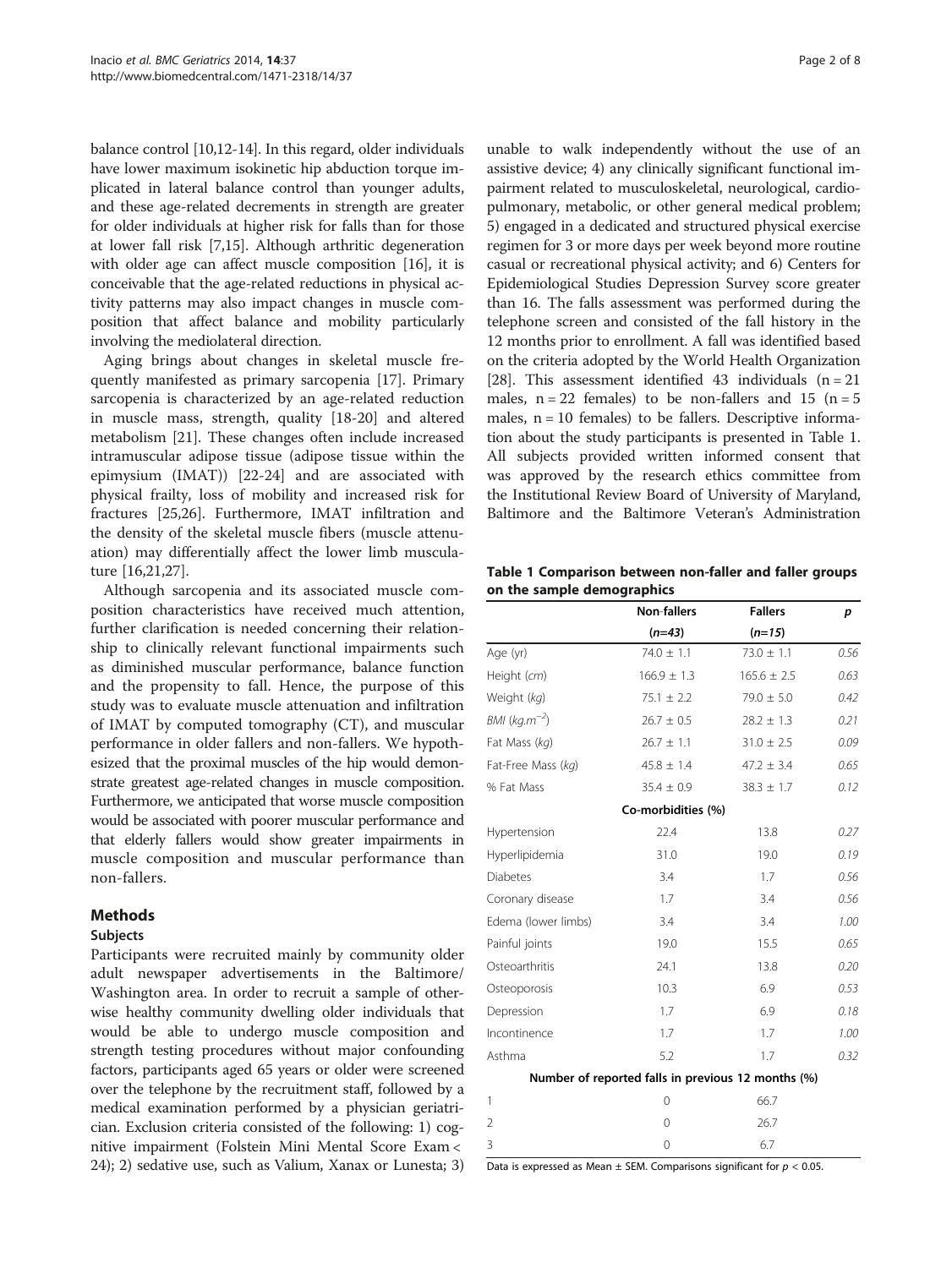Research and Development prior to participation (HP-00040282).

#### Procedures

This study adopted a single session cross-sectional design where participants underwent a continuous computed tomography (CT) scan (Siemens Somatom Sensation 64 Scanner), from the  $2<sup>nd</sup>$  lumbar vertebra (L2) to the patella while lying in supine position. From the whole scan, three regions of interest were selected for analysis, abdominal, hip and mid-thigh regions, specifically at the level of the 3<sup>rd</sup> lumbar vertebrae, 3<sup>rd</sup> sacral vertebrae and 50% of femur's length respectively (Figure 1). The following muscles were selected: Psoas (PS), Gluteus Maximus (GMax), Gluteus Medius and Minimus (GMm), Vastus Lateralis (VL), Rectus Femoris (RF), Hamstrings (Ham) compartment and Adductor Magnus and Longus (Add). Muscle cross section area (CSA), Intramuscular adipose tissue (IMAT) content and muscle attenuation were determined with MIPAV (Medical Image Processing, Analysis and Visualization, v 7.0, NIH) analysis software by tracing the fascia around the selected muscles. Scanning and analysis procedures have been previously reported in detail [[24](#page-7-0)], with CT data expressed as cross-sectional area of tissue (cm2), and using Hounsfield units (HU) for muscle area between 30 to 80 HU, fat as −190 to −30 HU, and low density lean tissue as 0–29 HU [\[24\]](#page-7-0). In addition, the IMAT content was normalized to the respective muscle's size (normalized IMAT = 100  $*\frac{IMAT}{CSA}$ ) and expressed as a normalized of the muscles CSA (cm<sup>2</sup>) [20] percentage of the muscle's CSA (cm<sup>2</sup>) [[29](#page-7-0)].

Height (cm) and weight (kg) were measured to calculate body mass index (*BMI*, *kg*/*m*<sup>2</sup>). Fat mass and lean<br>tissue mass (fat-free mass – lean + bone) were detertissue mass (fat-free mass  $=$  lean  $+$  bone) were determined by Dual-energy X-ray Absorptiometry (Prodigy, LUNAR Radiation Corp., Madison, WI). A trained radiology technician performed all DXA scans. Our past referenced CV's for total body percent fat, fat tissue mass, lean tissue mass, and BMC are 1.4%, 1.4%, 0.7%, and 0.4%, respectively [\[30](#page-7-0)].

Isokinetic strength testing (Biodex System 4, Biodex Medical Systems, Shirley, NY) performed by blinded trained research staff involved performing bilateral concentric contractions at  $60^{\circ/s}$  for knee flexion-extension (seated), hip flexion-extension (supported standing), and hip abduction-adduction (supported standing). An external stabilization frame was used to minimize extraneous body movements while standing similar to previous study [[7\]](#page-6-0). Knee flexion-extension was performed from 90° to 5° of knee flexion, hip flexion-extension was performed from 0° to 45° of hip flexion and hip abductionadduction was performed from 0° to 30° of hip abduction. Due to a change in isokinetic measurement system used during the study and to procedural errors on some of the tests, the number of participants used in the analysis of the isokinetic performance variables was 12 non-fallers and 10 fallers. All peak torque data were normalized to

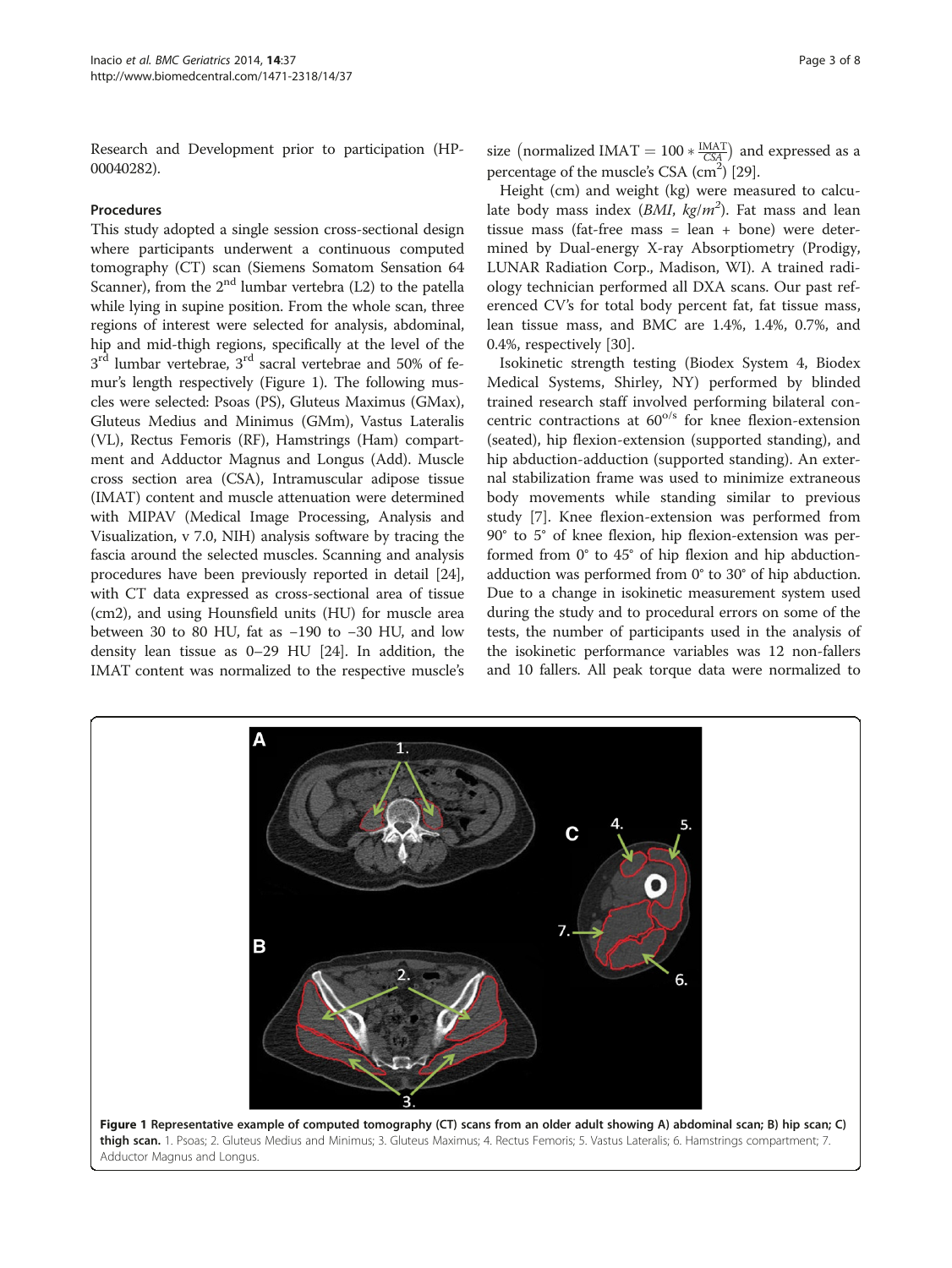height and weight of each subject using the following equation:

$$
Normalized Torque = \frac{Peak Torque}{Height * Weight}
$$

#### Statistical analyses

Statistical analyses were performed using SPSS (v.17) statistical software. Considering the muscle composition measures did not have a normal distribution (Shapiro-Wilk test,  $p < 0.05$ ), comparisons between non-fallers and fallers groups on muscle attenuation, IMAT and CSA were performed by a Mann–Whitney U test. Betweenmuscle comparisons on each individual group were performed by a Kruskal-Wallis one-way analysis of variance, followed by a series of Mann–Whitney U tests to test for pairwise comparisons where Bonferroni correction for multiple comparisons was applied. Muscle performance measures were normally distributed (Shapiro-Wilk test,  $p >$ 0.05), thus between-group comparisons of peak joint torque were performed by independent samples t-test. Associations between joint torque and muscle composition data were performed using Pearson's correlation. Significance was set at  $p < 0.05$ .

#### Results

Age, height, weight and BMI were not significantly different between groups. Approximately two thirds of the faller group experienced a single fall in the previous 12 months while the remainder of the group had two or more falls (Table [1](#page-1-0)). In accordance with the exclusion criteria, the existing co-morbidities are presented in Table [1](#page-1-0). Due to the different gender ratio in the groups, gender was used as a covariate to assess any potential gender differences on the different groups. The results from this initial analysis of covariance showed that both genders were similar in every muscle and fall classification group for percent IMAT and muscle attenuation, with only the exceptions of Psoas and Vastus Lateralis muscles in the non-faller group for normalized IMAT (see Additional file [1,](#page-6-0) Table A1 for further details). Considering that, in general, gender appeared not to impact the present results, the entire data set was used in the analyses and described below.

## Between-muscle comparisons

Multiple significant differences were found between muscle groups (see Additional file [2](#page-6-0), Table A2 for the complete analysis). Overall, Gluteus Maximus muscle attenuation was lower than all of the other muscles ( $p <$ 0.0024), whereas Rectus Femoris had the highest muscle attenuation ( $p < 0.0024$ ). In the non-faller group, Gluteus Medius/Minimus and Adductors had significantly higher muscle attenuation than Gluteus Maximus but lower values than all other muscles ( $p < 0.0024$ ). In the faller group, Gluteus Medius/Minimus, Vastus Lateralis and Adductors had similar muscle attenuation ( $p >$ 0.0024), which was greater than Gluteus Maximus but less than all of the other muscles ( $p < 0.0024$ ). The percentage of IMAT infiltration was highest for Gluteus Maximus ( $p <$ 0.0024) and lowest for Rectus Femoris ( $p < 0.0024$ ) in both groups. In the non-faller group, the relative adipose infiltration was similar between Gluteus Medius/Minimus and Gluteus Maximus ( $p > 0.0024$ ). In the faller group, Gluteus Medius/Minimus and Psoas muscles had similar relative adipose tissue infiltration ( $p > 0.0024$ ) that was significantly less than that for Gluteus Maximus, but more than for the other muscles ( $p < 0.0024$ ).

#### Between-group comparisons

Muscle CSA was similar between groups for all of the muscles ( $p > 0.05$ ). However, the non-faller group had higher muscle attenuation values for most muscles compared with the faller group ( $p < 0.05$ , Figure [2\)](#page-4-0). Likewise, percent IMAT in the Psoas, Rectus Femoris, Hamstrings, Adductors, Gluteus Maximus and Gluteus Medius/Minimus was higher in the faller group ( $p < 0.05$ , Figure [3](#page-4-0)). Normalized peak joint torque differed between the groups only for hip abduction, which was greater for the nonfallers ( $p < 0.05$ , Table [2](#page-5-0)).

### Associations between joint torque and muscle composition

Hip abduction torque was inversely associated with Gluteus Medius/Minimus percent IMAT infiltration ( $r = -0.49$ ,  $p <$ 0.01) and positively associated with muscle attenuation  $(r =$ 0.53,  $p < 0.01$ ). Hip extension torque was inversely associated with Gluteus Maximus percent IMAT infiltration  $(r = -0.39, p < 0.05)$ . There was a trend for an association between hip extension torque and Gluteus Maximus muscle attenuation ( $r = 0.31$ ,  $p = 0.056$ ). Similarly, hip flexion torque was inversely associated with Psoas percent IMAT infiltration ( $r = -0.46$ ,  $p < 0.01$ ) and positively associated with muscle attenuation ( $r = 0.34$ ,  $p < 0.05$ ). Knee flexion torque was associated with Hamstrings muscle attenuation ( $r = 0.41$ ,  $p < 0.01$ ), but not with IMAT infiltration. Additionally, the normalized knee extension torque was not associated with any of the muscle composition measures for the Vastus Lateralis and Rectus Femoris. A similar lack of associations was observed between hip flexion torque and Rectus Femoris, as well as between hip adduction torque and Adductors.

#### Discussion

This was among the first studies to investigate whether age-related changes in lower limb muscle composition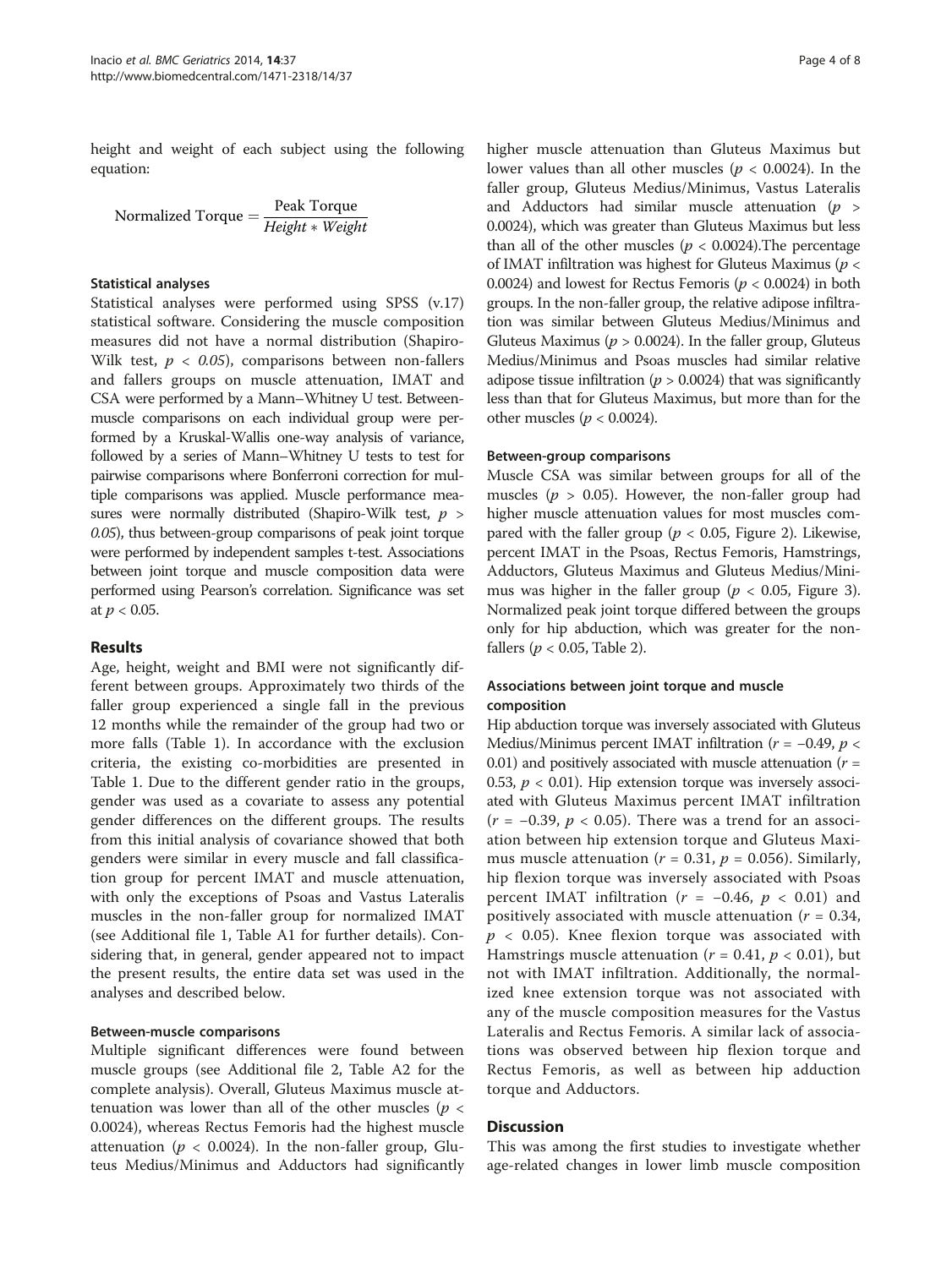<span id="page-4-0"></span>

and performance differentiated between faller and nonfaller cohorts of older adults who were reportedly not residing in community care or other health care settings, and have not scored zero in any item of the Instrumental Activities of the Daily Living (IADL) impairment screening tool. Twenty-six percent of the participants reported falling one or more times during the yearlong monitoring period prior to testing. This incidence of falls generally resembled past studies [[3,7,8,](#page-6-0)[31\]](#page-7-0).

#### Between-muscle comparison

As hypothesized, muscle composition changes differed between lower limb muscles. Muscle attenuation analysis revealed several differences between the selected muscles across the two groups, where Rectus Femoris had the highest values and Gluteus Maximus and Gluteus Medius/Minimus showed the lowest values. These data suggested that the gluteal muscles may be particularly susceptible to composition changes with advancing age as evidenced by lower muscle density and reduced force

generating capacity compared with other muscles of the lower limb [[20\]](#page-7-0).

Considering that muscle attenuation is inherently related to muscular adipose content [[32\]](#page-7-0), our findings for the adipose tissue infiltration were not surprising. In both groups, when adiposity was expressed relative to the specific muscle's cross-sectional area, we observed that Gluteus Maximus and Gluteus Medius/Minimus showed the highest relative infiltration of adipose tissue. Although previous reports have demonstrated age-related differences in composition between different muscles [[16](#page-7-0),[21,27\]](#page-7-0), we found the most prominent composition changes for the proximal muscles of the hip. This novel finding has clinical relevance as it indicates that disproportionate changes may occur involving the proximal hip musculature. These changes may not only affect overall muscle function, but may especially impact the ability to stabilize standing balance in the frontal plane. In this connection, osteoarthritis is associated with hip muscle dysfunction and impaired balance [\[33,34\]](#page-7-0). Although only a

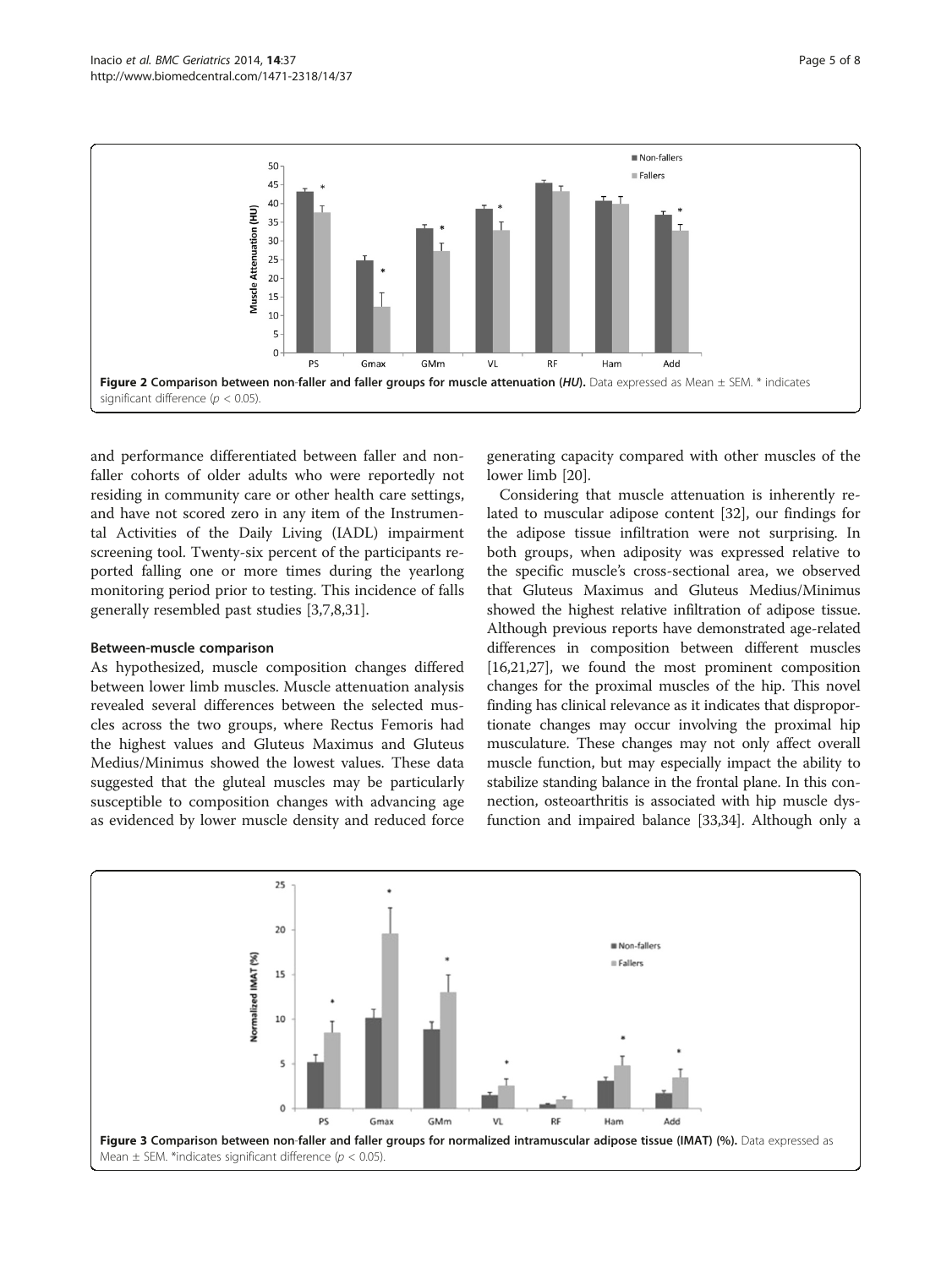<span id="page-5-0"></span>Table 2 Comparison between non-faller and faller groups on normalized peak isokinetic torque (N.Kg  $^{\rm -1})$ 

|                | <b>Non-fallers</b><br>$(n=12)$ | <b>Fallers</b><br>$(n=10)$ | р       |
|----------------|--------------------------------|----------------------------|---------|
|                |                                |                            |         |
| Knee Extension | $0.71 + 0.03$                  | $0.61 + 0.03$              | 0.06    |
| Knee Flexion   | $0.31 + 0.01$                  | $0.32 + 0.02$              | 0.64    |
| Hip Extension  | $0.37 + 0.03$                  | $0.36 \pm 0.03$            | 0.73    |
| Hip Flexion    | $0.59 + 0.02$                  | $0.54 + 0.03$              | 0.12    |
| Hip Abduction  | $0.53 + 0.02$                  | $0.41 + 0.03$              | $*0.01$ |
| Hip Adduction  | $0.22 \pm 0.02$                | $0.22 + 0.02$              | 0.90    |

Data is expressed as Mean  $\pm$  SEM. \*indicates significant difference ( $p < 0.05$ ).

small percentage of our study participants reported some type of mild osteoarthritis that did not affect daily living activities, it is possible that even asymptomatic osteoarthritic changes in the hip joints may be contributing to the observed muscle composition changes.

#### Between-group comparison

Muscle CSA was not different between the groups for any of the muscles, and therefore does not likely confound the interpretation of the results. Nonetheless, even though the classical measurement of sarcopenia (muscle size) was not different between the groups, other muscle composition changes, such as skeletal muscle density and adipose infiltration, may be different between individuals and potentially impact performance and functional activities.

To our knowledge, this study has identified previously unreported differences in muscle composition between older fallers and non-fallers. Fallers had lower muscle attenuation in most muscle groups, with Gluteus Maximus and Gluteus Medius/Minimus showing the greatest reductions in muscle density. In addition, normalized IMAT was higher in the faller group for most of the muscle groups but especially for Gluteus Maximus and Gluteus Medius/Minimus. In particular, IMAT infiltration in Gluteus Maximus of the fallers was double that of the non-fallers. These findings differentiating between fallers and non-fallers are especially noteworthy because they were not just attributable to increased BMI as these were non-obese older adults. While several muscle composition measures identified differences between the groups, these differences were only reflected in impaired performance for the hip abductor muscles, where fallers were weaker than non-fallers.

#### Associations between joint torque and muscle composition

Because of the inherent inverse relationship between IMAT infiltration and muscle attenuation, it was expected that joint torque and muscle attenuation would be positively associated, while torque and adipose infiltration would be negatively associated. These results indicated that the muscle composition changes were not only greater among fallers but were also associated with their poorer muscle performance.

When considered collectively, the findings indicated that changes in lower limb muscle composition in general, and of the gluteal muscles in particular, distinguished between older fallers and non-fallers. It is widely recognized that sarcopenic changes are related to loss of muscle mass, reduced muscle strength, physical frailty, and increased risk of fracture [\[19,26](#page-7-0)]. Such changes have also been associated with loss of mobility [[25,27](#page-7-0),[35](#page-7-0),[36](#page-7-0)] and limitations in balance function [[37](#page-7-0)]. For example, increased muscle fat infiltration has been shown to be related to reduced knee extensor muscle strength, as well as future mobility limitations among well-functioning older individuals [\[25,36](#page-7-0)]. Similarly, IMAT accumulation in the thigh has been identified as a predictor of 6 minute walk distance, stair ascent/descent, and Timed Up and Go time [[35](#page-7-0)]. Among older adults with a history of back pain, increased trunk muscle fat infiltration predicted diminished functional capacity especially for balance outcomes [[38](#page-7-0)]. Hence, the present findings have implications for mobility disability related to falls among community dwelling older individuals.

With respect to balance function, protective stepping is normally a primary strategy for recovering balance in the everyday environment that becomes more prevalent and problematic for those at greater risk for falls, especially in the mediolateral direction [[8,10](#page-6-0)[,11\]](#page-7-0). An age-associated reduction in the maximum hip abductor-adductor muscle torque generating capacity has been linked with impaired protective stepping in the lateral direction and prospective risk for falls [\[7,](#page-6-0)[14](#page-7-0)]. Although the non-fallers in this study demonstrated greater torque production than fallers only for hip abduction, we generally found significant associations between peak joint torques and muscle composition. The strongest associations were found for Gluteus Medius/ Minimus muscles that contribute to hip abduction torque and are important for lateral balance stability. We propose that the present results may be indicative of an underlying mechanism contributing to functional deficits in frontal plane balance stability experienced by older individuals at greater risk for falls [\[37,39](#page-7-0)]. The substantial composition changes for Gluteus Maximus among the faller group also has relevance to lateral stability during gait where older adults have demonstrated an increased reliance on Gluteus Maximus (hip and back extensor muscle) contributions to controlling mediolateral balance when compared to younger adults [[40](#page-7-0)]. Additionally, as a primary hip extensor muscle, Gluteus Maximus IMAT infiltration could contribute to impaired recovery from a trip or slip while walking via forward or backward protective stepping [\[37,39,41](#page-7-0)].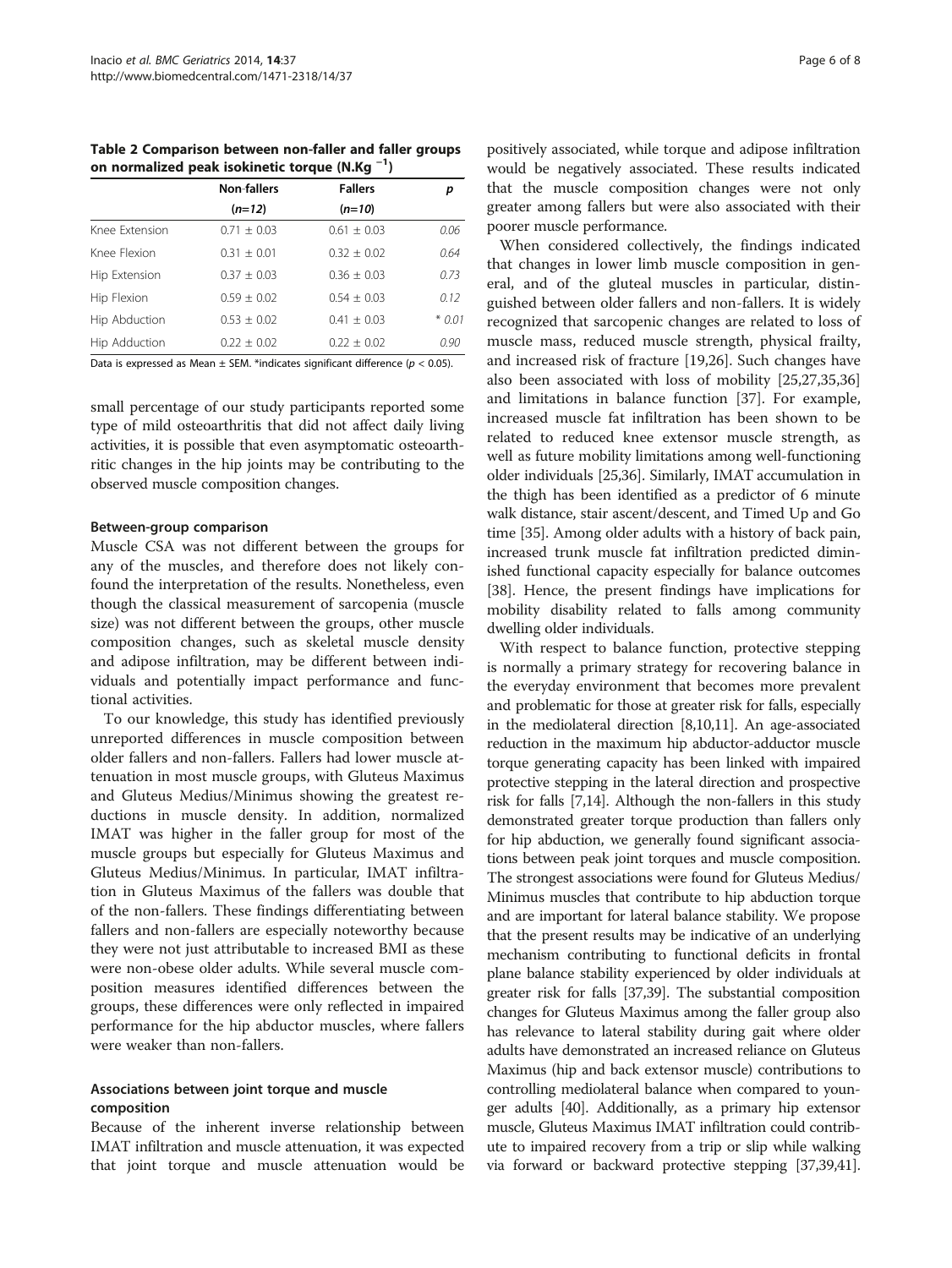<span id="page-6-0"></span>From a rehabilitation perspective, previous studies have shown that muscle composition can be improved with exercise training and nutrition in older individuals [\[23,42](#page-7-0)-[46](#page-7-0)]. Therefore, the present results may help to guide exercise interventions that target proximal hip muscle composition and performance to enhance balance and mobility, two important factors in fall prevention.

Among the limitations of this study is the extent to which the results may be more generally applicable to older individuals beyond community dwelling older adults who are relatively healthy and functionally independent. Thus, frail older people with other morbidities affecting functional capacity may present different muscle composition profiles than those identified here. Additionally, although we found significant associations between muscle composition and muscular performance, the cross-sectional design of the study has a limited potential for inferring causality. A small and similar percentage of individuals in both groups reported experiencing some type of osteoarthritis, which has been associated with reduced muscle composition and quality [\[16,47](#page-7-0)]. Although unlikely, it is possible that it may be impacting the outcome measurements. Furthermore, the statistical power for the strength measurements may have also been affected due to the smaller sample size used in this particular test. Another limitation is that we did not account for possible differences in participants' physical activity levels. However, the impact of this limitation may have been minimized as none of the subjects were participating in a regular vigorous exercise program. The smaller sample size in the faller group was a further limitation of the study. However, the incidence of falls involving 26% of our subjects generally resembles prior studies [3,7,8,[31\]](#page-7-0). It is also acknowledged that the retrospective self-report for falls may have underestimated their true incidence compared with a calendar method [\[48\]](#page-7-0). Nevertheless, self-report remains as an important source of information about falls occurring in the community and our present data may bolster the notion that individuals self-reporting falls are physiologically distinct from those who do not.

## Conclusions

In summary, the findings indicated that age-related changes in muscle composition are not equivalent throughout the lower limb musculature. While fallers were differentiated from non-fallers by greater IMAT infiltration and greater reduction in muscle attenuation of several muscles, the most affected muscles were Gluteus Maximus, Medius and Minimus. These regionally disparate changes in muscle composition may influence directional changes in lateral balance function, and possibly, successfully recovering from a trip while walking or backward falls.

## Additional files

[Additional file 1: Table A1.](http://www.biomedcentral.com/content/supplementary/1471-2318-14-37-S1.pdf) Between-gender comparisons in the non-faller and faller groups.

[Additional file 2: Table A2.](http://www.biomedcentral.com/content/supplementary/1471-2318-14-37-S2.pdf) Between-muscle comparisons in the non-faller and faller groups.

#### Competing interests

The authors have no conflicts of interest related to the content of this manuscript.

#### Acknowledgments

The authors acknowledge the Claude D. Pepper Older Americans Independence Center, University of Maryland School of Medicine, Baltimore, MD, USA, and the assistance of D. Yungher, J. Morgia and K. Riddle. The helpful comments of Dr. Odessa Addison on a draft manuscript are gratefully acknowledged. This work was supported by the National Institute on Aging at the National Institutes of Health (R01AG029510, P30AG028747), Claude D Pepper - Older Americans Independence Center Grant (OAIC) NIH/NIA P30 AG028747, University of Maryland Advanced Neuromotor Rehabilitation Research Training (UMANRRT) Program, supported by the National Institute of Disability and Rehabilitation Research post-doctoral training grant (H133P100014) and a VA Research Career Scientist Award to Alice S. Ryan.

#### Authors' contributions

MI carried out data collection and analysis, and drafted the manuscript. AR helped to draft the manuscript and with CT analysis or data analysis. WB and BB participated in the design of the study. MP participated in the design and coordination. MR conceived the study and helped to draft the manuscript. All authors read and approved the final manuscript.

#### Author details

<sup>1</sup>Department of Physical Therapy and Rehabilitation Science, University of Maryland School of Medicine, Baltimore, MD, USA. <sup>2</sup>Division of Gerontology and Geriatric Medicine, Baltimore VAMC GRECC and Department of Medicine, University of Maryland School of Medicine, Baltimore, MD, USA.

#### Received: 10 September 2013 Accepted: 13 March 2014 Published: 25 March 2014

#### References

- 1. Alexander BH, Rivara FP, Wolf ME: The cost and frequency of hospitalization for fall-related injuries in older adults. Am J Public Health 1992, 82(7):1020–1023.
- 2. Englander F, Hodson TJ, Terregrossa RA: Economic dimensions of slip and fall injuries. J Forensic Sci 1996, 41(5):733–746.
- 3. Hornbrook MC, Stevens VJ, Wingfield DJ, Hollis JF, Greenlick MR, Ory MG: Preventing falls among community-dwelling older persons: results from a randomized trial. Gerontologist 1994, 34(1):16–23.
- 4. Stevens J: Fatalities and injuries from falls among older adults–United States, 1993–2003 and 2001–2005. MMWR Morb Mortal Wkly Rep 2006, 55(45):1221–1224.
- 5. Brauer SG, Burns YR, Galley P: A prospective study of laboratory and clinical measures of postural stability to predict community-dwelling fallers. J Gerontol A Biol Sci Med Sci 2000, 55(8):M469–M476.
- 6. De Rekeneire N, Visser M, Peila R, Nevitt MC, Cauley JA, Tylavsky FA, Simonsick EM, Harris TB: Is a fall just a fall: correlates of falling in healthy older persons. The Health, Aging and Body Composition Study. J Am Geriatr Soc 2003, 51(6):841–846.
- 7. Hilliard MJ, Martinez KM, Janssen I, Edwards B, Mille ML, Zhang Y, Rogers MW: Lateral balance factors predict future falls in community-living older adults. Arch Phys Med Rehabil 2008, 89(9):1708–1713.
- 8. Maki BE, Holliday PJ, Topper AK: A prospective study of postural balance and risk of falling in an ambulatory and independent elderly population. J Gerontol 1994, 49(2):M72–M84.
- 9. Tinetti ME, Speechley M, Ginter SF: Risk factors for falls among elderly persons living in the community. N Engl J Med 1988, 319(26):1701–1707.
- 10. Mille ML, Johnson ME, Martinez KM, Rogers MW: Age-dependent differences in lateral balance recovery through protective stepping. Clin Biomech (Bristol, Avon) 2005, 20(6):607–616.